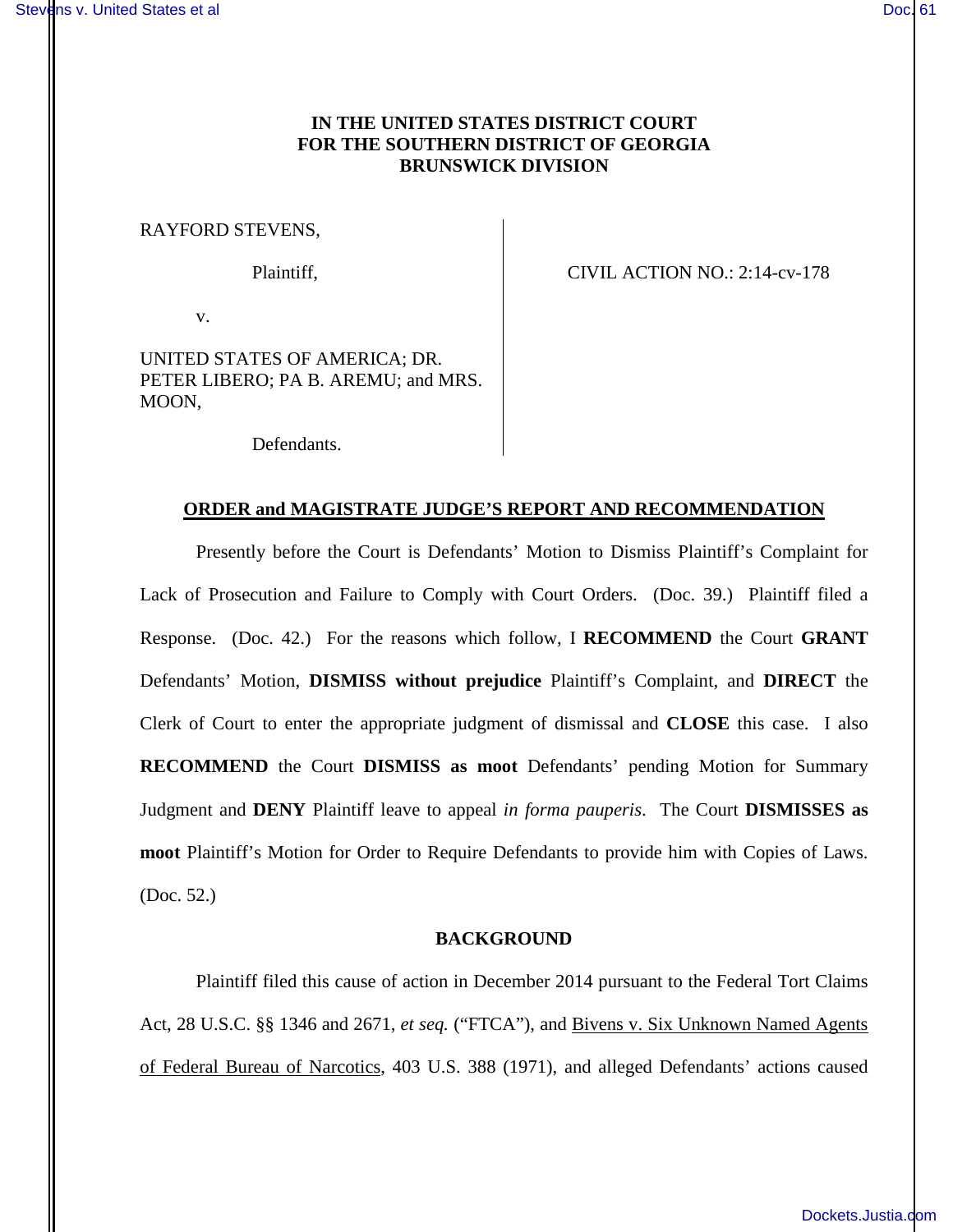him to lose vision in his left eye. (Doc. 1.) Defendants filed an Answer to Plaintiff's Complaint on February 8, 2016, (doc. 21), and the Clerk of Court entered a Scheduling Notice on this same date advising the parties that discovery was to close on June 27, 2016, (doc. 22). Defendants moved to amend the Scheduling Notice as to the expert disclosure deadlines, and the Court granted this motion. (Doc. 27.) Plaintiff then filed a Motion for Extension of Time to Complete Discovery. (Doc. 28.) The Court granted Plaintiff's Motion and set the deadline for the close of discovery as July 27, 2016. (Doc. 30.)

Defendants filed a Motion to Compel and for Sanctions, arguing that Plaintiff failed to participate in discovery. (Doc. 32.) Plaintiff then filed a Motion for Reconsideration of the Court's May 26, 2016, Order granting Defendants' Motion to Amend the Scheduling Notice as to the expert disclosure deadlines. (Doc. 33.) The Court granted both portions of Defendants' Motion and deferred ruling on Plaintiff's Motion for Reconsideration. (Doc. 35.) In response, Plaintiff filed a Motion for Extension of Time, to which Defendants responded. (Docs. 38, 40.) In his Motion for Reconsideration, Plaintiff sought reconsideration of the Court's Order regarding the expert disclosure deadlines. Plaintiff maintained that he should be allowed the opportunity to obtain counsel and an expert to assist him in this case. (Doc. 33, p. 2.) Relatedly, in his Motion for Extension of Time, Plaintiff once again sought additional time to obtain counsel to assist him in this case. Plaintiff maintained he has a limited education, and the only reason he was able to commence this cause of action is because he had the assistance of a fellow inmate. However, that inmate was transferred from the Federal Correctional Institution in Jesup, Georgia, ("FCI Jesup"). (Doc. 38, p. 2.) Plaintiff stated his request was made in good faith and was not designed or intended to delay or prolong the litigation. (Id. at p. 5.) Additionally,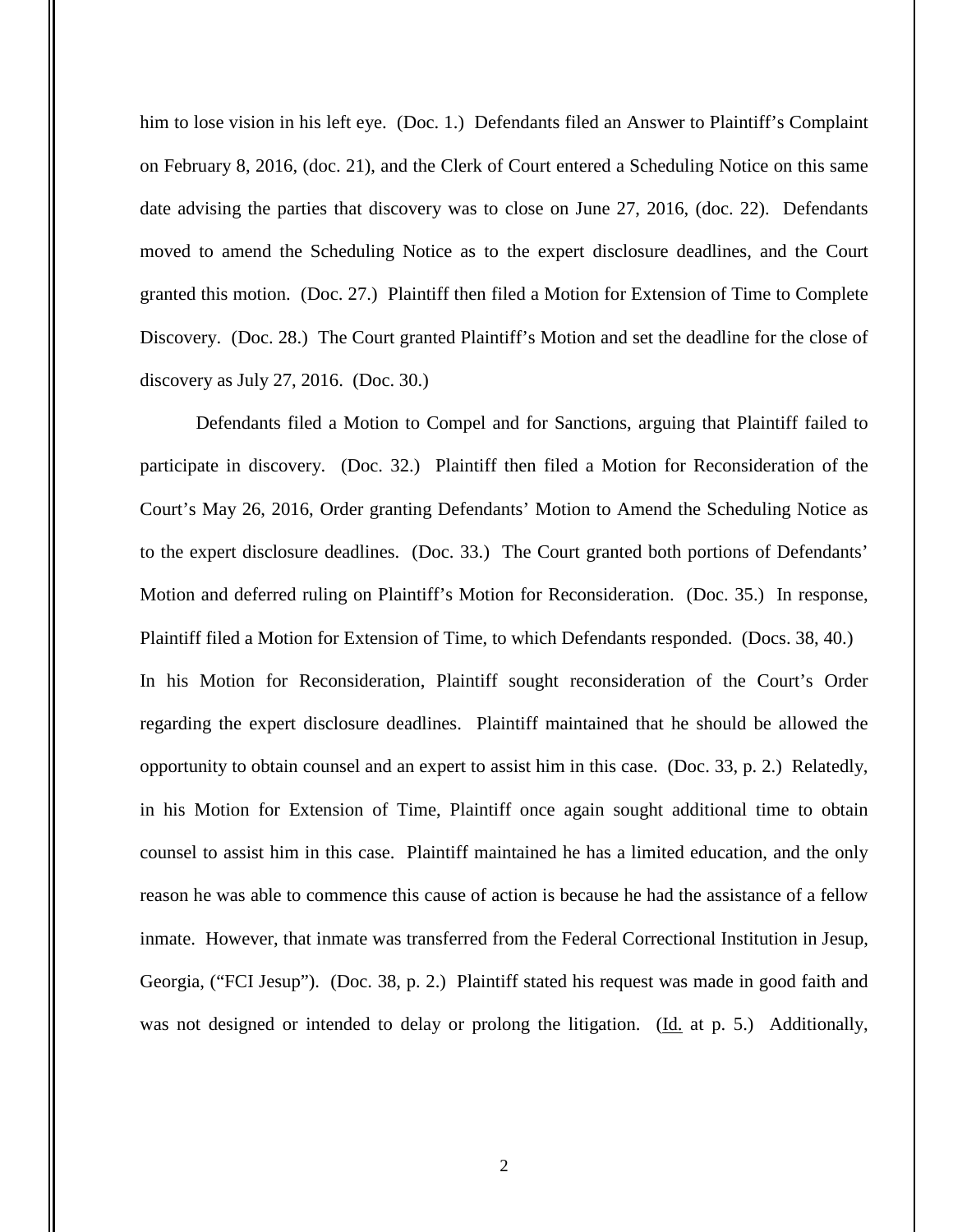Plaintiff asserted he would diligently abide by any and all future instructions from the Court. (Id.) As set forth below, this did not happen.

In its August 12, 2016, Order, the Court found Plaintiff's course of conduct in this case showed a disregard for this Court's directives and belied Plaintiff's contentions. (Doc. 35.) In granting Defendants' Motion to Compel, the Court specifically found that Plaintiff did not answer Defendants' discovery requests, as previously instructed, nor did he respond to Defendants' Motion. (Doc. 35, p. 4 (quoting Doc. 11, p. 15).) The Court again instructed Plaintiff to respond to Defendants' discovery requests within ten (10) days of its August 12, 2016, Order. (Id.) Plaintiff was forewarned that his failure to follow this Court's directives would result in the dismissal of this cause of action as a sanction. Id. Unfortunately, Plaintiff failed to heed this warning. On September 16, 2016, the Court denied Plaintiff's Motions for Extension of Time and once again noted his disregard for this Court's Orders. (Doc. 43.)

As the Court has informed Plaintiff, his inability or lack of desire to respond appropriately to this Court's instructions—for whatever reason—will no longer be tolerated. (Doc. 43, p. 3.) Plaintiff is a *pro se* litigant, and as such, his pleadings are entitled to some measure of leniency which is not applicable to those litigants who are represented. Haines v. Kerner, 404 U.S. 519, 520 (1972); Boxer X v. Harris, 437 F.3d 1107, 1110 (11th Cir. 2006) ("*Pro se* pleadings are held to a less stringent standard than pleadings drafted by attorneys.") (emphasis omitted) (quoting Hughes v. Lott, 350 F.3d 1157, 1160 (11th Cir. 2003)). However, Plaintiff is still bound by this Court's directives and all applicable procedural rules. McNeil v. United States, 508 U.S. 106, 113 (1993) ("We have never suggested that procedural rules in ordinary civil litigation should be interpreted so as to excuse mistakes by those who proceed without counsel.").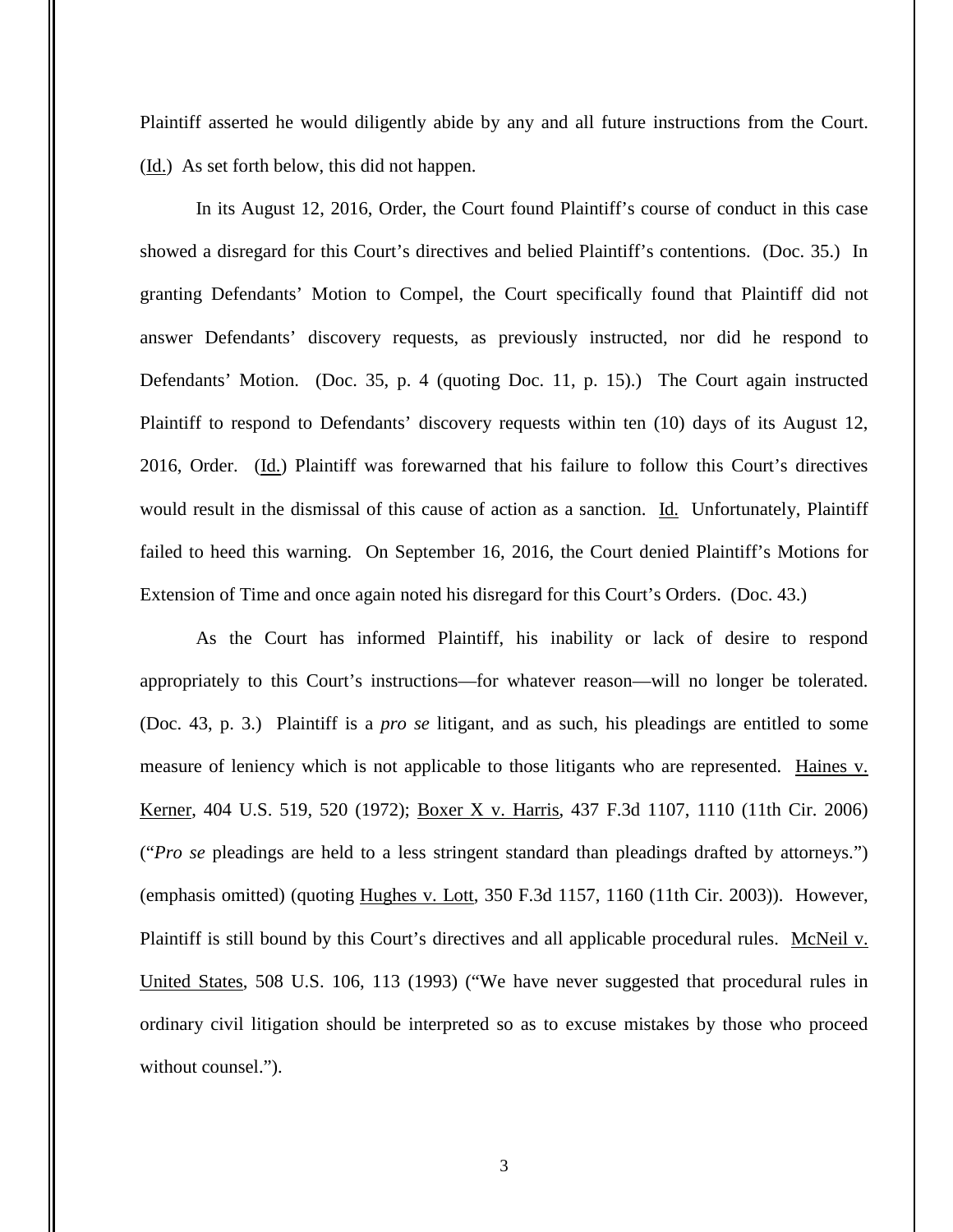Although Defendants filed a Motion for Summary Judgment, they have also filed a Motion to Dismiss based on Plaintiff's failure to prosecute his claims and his failure to comply with this Court's Orders. Because the Court agrees that Plaintiff has not prosecuted his claims or complied with this Court's Orders, the Court addresses Defendants' Motion to Dismiss rather than their Motion for Summary Judgment.

### **DISCUSSION**

The Court must now determine how to address Plaintiff's failure to comply with this Court's Orders and his failure to prosecute his claims. For the reasons set forth below, I **RECOMMEND** that the Court **GRANT** Defendants' Motion to Dismiss, **DISMISS without prejudice** Plaintiff's Complaint, and **DENY** him leave to appeal *in forma pauperis*.

# **I. Dismissal for Failure to Prosecute, for Failure to Follow this Court's Orders, and as a Discovery Sanction**

A district court may dismiss a plaintiff's claims for failure to prosecute pursuant to Federal Rule of Civil Procedure 41(b) ("Rule 41(b)") and the court's inherent authority to manage its docket. Link v. Wabash R.R. Co., 370 U.S.  $626$  (1962);<sup>1</sup> Coleman v. St. Lucie Cty. Jail, 433 F. App'x 716, 718 (11th Cir. 2011) (citing Fed. R. Civ. P. 41(b) and Betty K Agencies, Ltd. v. M/V MONADA, 432 F.3d 1333, 1337 (11th Cir. 2005)). In particular, Rule 41(b) allows for the involuntary dismissal of a plaintiff's claims where he has failed to prosecute those claims, comply with the Federal Rules of Civil Procedure or local rules, or follow a court order. Fed. R. Civ. P. 41(b); see also Coleman, 433 F. App'x at 718; Sanders v. Barrett, No. 05-12660, 2005 WL 2640979, at \*1 (11th Cir. Oct. 17, 2005) (citing Kilgo v. Ricks, 983 F.2d 189, 192 (11th Cir. 1993)); cf. Local R. 41.1(b) ("[T]he assigned Judge may, after notice to counsel of record, *sua* 

 $\overline{a}$ 

 $1$  In Wabash, the Court held that a trial court may dismiss an action for failure to prosecute "even without affording notice of its intention to do so." 370 U.S. at 633. Here, Plaintiff was forewarned on more than one occasion that his failure to participate in the requisite discovery process or to follow this Court's Orders would result in the dismissal of his Complaint.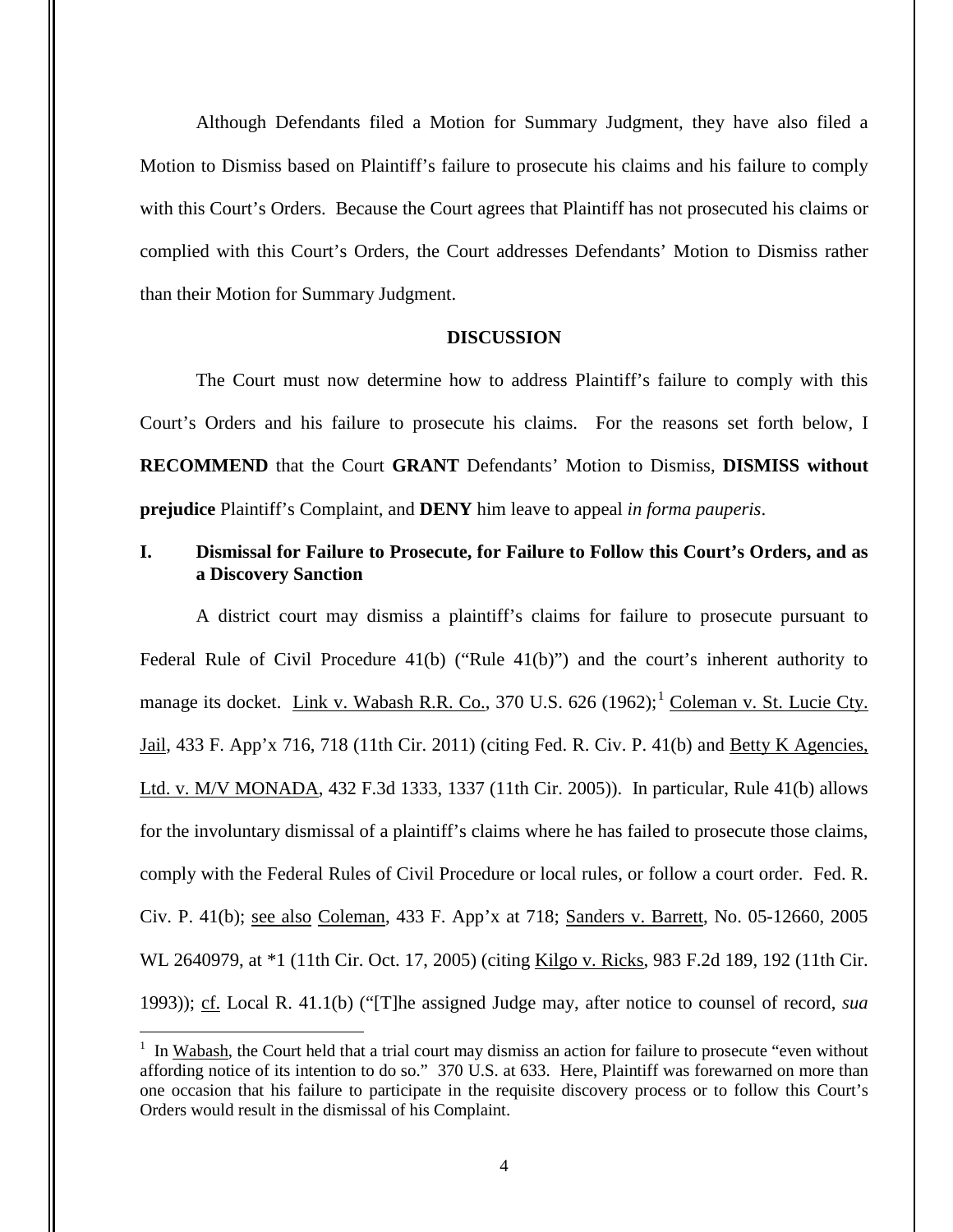*sponte* . . . dismiss any action for want of prosecution, with or without prejudice[,] . . . [based on] willful disobedience or neglect of any order of the Court.") (emphasis omitted). Additionally, a district court's "power to dismiss is an inherent aspect of its authority to enforce its orders and ensure prompt disposition of lawsuits." Brown v. Tallahassee Police Dep't, 205 F. App'x 802, 802 (11th Cir. 2006) (quoting Jones v. Graham, 709 F.2d 1457, 1458 (11th Cir. 1983)).

It is true that dismissal with prejudice for failure to prosecute is a "sanction . . . to be utilized only in extreme situations" and requires that a court "(1) conclud[e] a clear record of delay or willful contempt exists; and (2) mak[e] an implicit or explicit finding that lesser sanctions would not suffice." Thomas v. Montgomery Cty. Bd. of Educ., 170 F. App'x 623, 625–26 (11th Cir. 2006) (quoting Morewitz v. West of Eng. Ship Owners Mut. Prot. & Indem. Ass'n (Lux.), 62 F.3d 1356, 1366 (11th Cir. 1995)); see also Taylor v. Spaziano, 251 F. App'x 616, 619 (11th Cir. 2007) (citing Morewitz, 62 F.3d at 1366). By contrast, dismissal without prejudice for failure to prosecute is not an adjudication on the merits, and therefore, courts are afforded greater discretion in dismissing claims in this manner. Taylor, 251 F. App'x at 619; see also Coleman, 433 F. App'x at 719; Brown, 205 F. App'x at 802–03.

While the Court exercises its discretion to dismiss cases with caution, dismissal of this action without prejudice is warranted. See Coleman, 433 F. App'x at 719 (upholding dismissal without prejudice for failure to prosecute Section 1983 complaint where plaintiff did not respond to court order to supply defendant's current address for purpose of service); Taylor, 251 F. App'x at 620–21 (upholding dismissal without prejudice for failure to prosecute, because plaintiffs insisted on going forward with deficient amended complaint rather than complying, or seeking an extension of time to comply, with court's order to file second amended complaint); Brown, 205 F. App'x at 802–03 (upholding dismissal without prejudice for failure to prosecute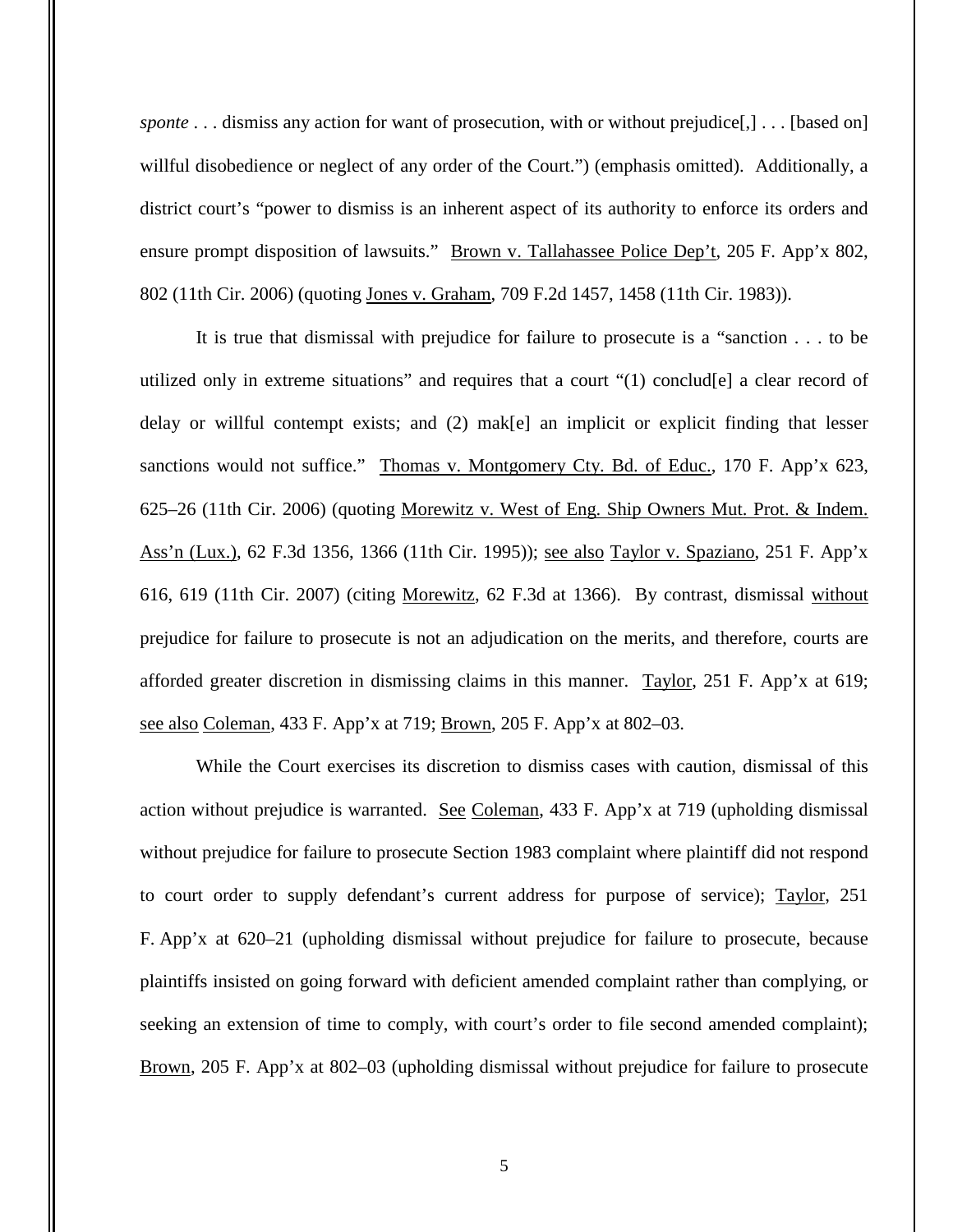Section 1983 claims, where plaintiff failed to follow court order to file amended complaint and court had informed plaintiff that noncompliance could lead to dismissal).

Indeed, under Rule 37 of the Federal Rules of Civil Procedure, if a party fails to obey an order to provide or participate in discovery, a court may enter an order dismissing the action or proceeding in whole or in part or enter an order rendering a default judgment against the disobedient party. Fed. R. Civ. P.  $37(b)(2)(A)(v)$  & (vi); see Fed. R. Civ. P.  $37(d)(1)(A)(ii)$  & (3) (stating that, on a motion, a court may order sanctions if a party, after being properly served with interrogatories under Rule 33 or a request for inspection under Rule 34, fails to serve its answers, objections, or written response, with such sanctions to include any of the orders listed in Rule  $37(b)(2)(A)(i)-(vi)$ . "Instead of or in addition to dismissal or default, a court must order the disobedient party, its attorney, or both to pay the reasonable expenses, including attorney's fees, caused by such failure, unless the failure was substantially justified or circumstances exist that would make an award of expenses unjust." Rodrigues Lorador v. Vazquez, Case No. 8:14cv-433-T-23AEP, 2015 WL 12818831, at \*2 (M.D. Fla. Apr. 10, 2015), *report and recommendation adopted,* 2016 WL 7115976 (Jan. 14, 2016) (citing Fed. R. Civ. P.  $37(b)(2)(C)$ ).

Moreover, "once a *pro se* [ ] litigant is in court, he is subject to the relevant law and rules of court, including the Federal Rules of Civil Procedure." Moon v. Newsome, 863 F.2d 835, 837 (11th Cir. 1989). Rule 37(d) states: "[I]f a party . . . fails, after being served with proper notice, to appear for that person's deposition," the court "where the action is pending may, on motion, order sanctions." Fed. R. Civ. P. 37(d). Rule 37 permits the Court to "dismiss the action or proceeding or any part thereof" to remedy a Rule  $37(d)$  violation. Fed. R. Civ. P.  $37(d)(3)$  & (b) (2)(A). Involuntary dismissal, however, is not a step which a court should take absent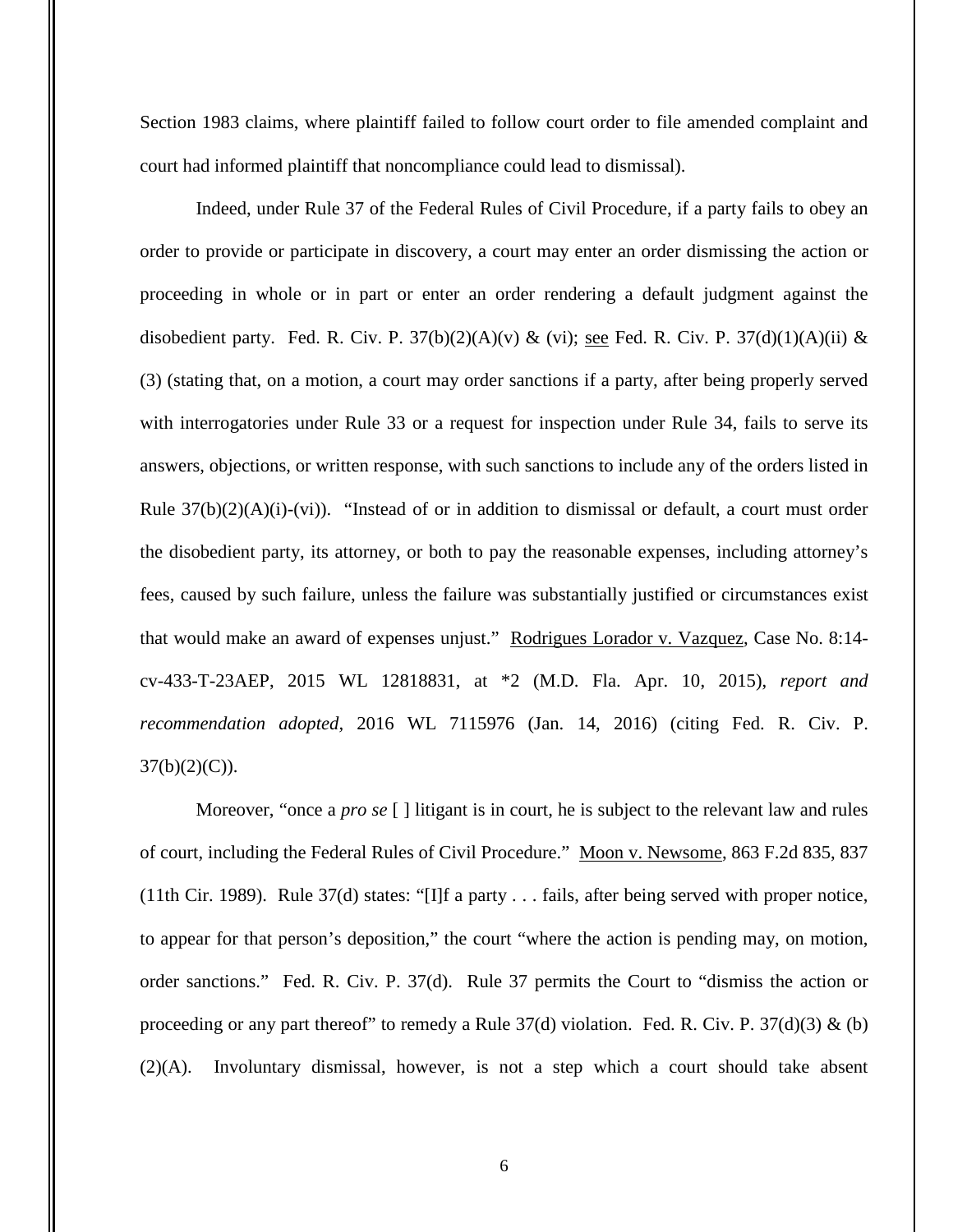compelling circumstances. "As the Eleventh Circuit Court of Appeals has held, dismissal under Rule 37 'is an extreme remedy and should not be imposed if lesser sanctions will suffice.'" Cohran v. McPhearson, No. CV213-033, 2014 WL 317067, at \*1 (S.D. Ga. Jan. 28, 2014) (quoting Navarro v. Cohan, 856 F.2d 141, 142 (11th Cir. 1988)). In determining whether lesser sanctions will suffice, the presence or absence of willfulness is a relevant consideration. Id.

Plaintiff bears the burden of justifying his conduct, and he must suffer the consequences of his actions or inaction. Given Plaintiff's complete failure to engage in discovery, to participate in his deposition, or to offer any reasonable explanation for his behavior, dismissal of his action is an appropriate sanction under Rule 37. Navarro, 856 F.2d at 141–42 (several acts of neglect and indifference, including failure to appear for deposition, justified dismissal of plaintiff's action); Hashemi v. Campaigner Publications, Inc., 737 F.2d 1538 (11th Cir. 1984) (dismissal was an appropriate sanction for plaintiff's failure to appear at deposition or offer adequate explanation for his non-appearance); **Bonaventure v. Butler**, 593 F.2d 625, 626 (5th Cir. 1979) (plaintiff's repeated failure to appear for deposition warranted dismissal of his suit with prejudice).

In this case, the Court has provided Plaintiff considerable leeway, especially considering his status as an incarcerated, *pro se* litigant. For instance, the Court extended the discovery period by one month after Plaintiff moved the Court and asserted that the fellow inmate who had been assisting him had been transferred to another prison and that Plaintiff had contacted an attorney to assist him with his case. (Doc. 30.) However, Defendants filed a Motion to Compel and stated Plaintiff had not responded to their discovery requests or attempts to have Plaintiff comply with their requests prior to seeking judicial intervention. In granting Defendants' Motion to Compel, the Court reminded Plaintiff that he was informed at the commencement of the case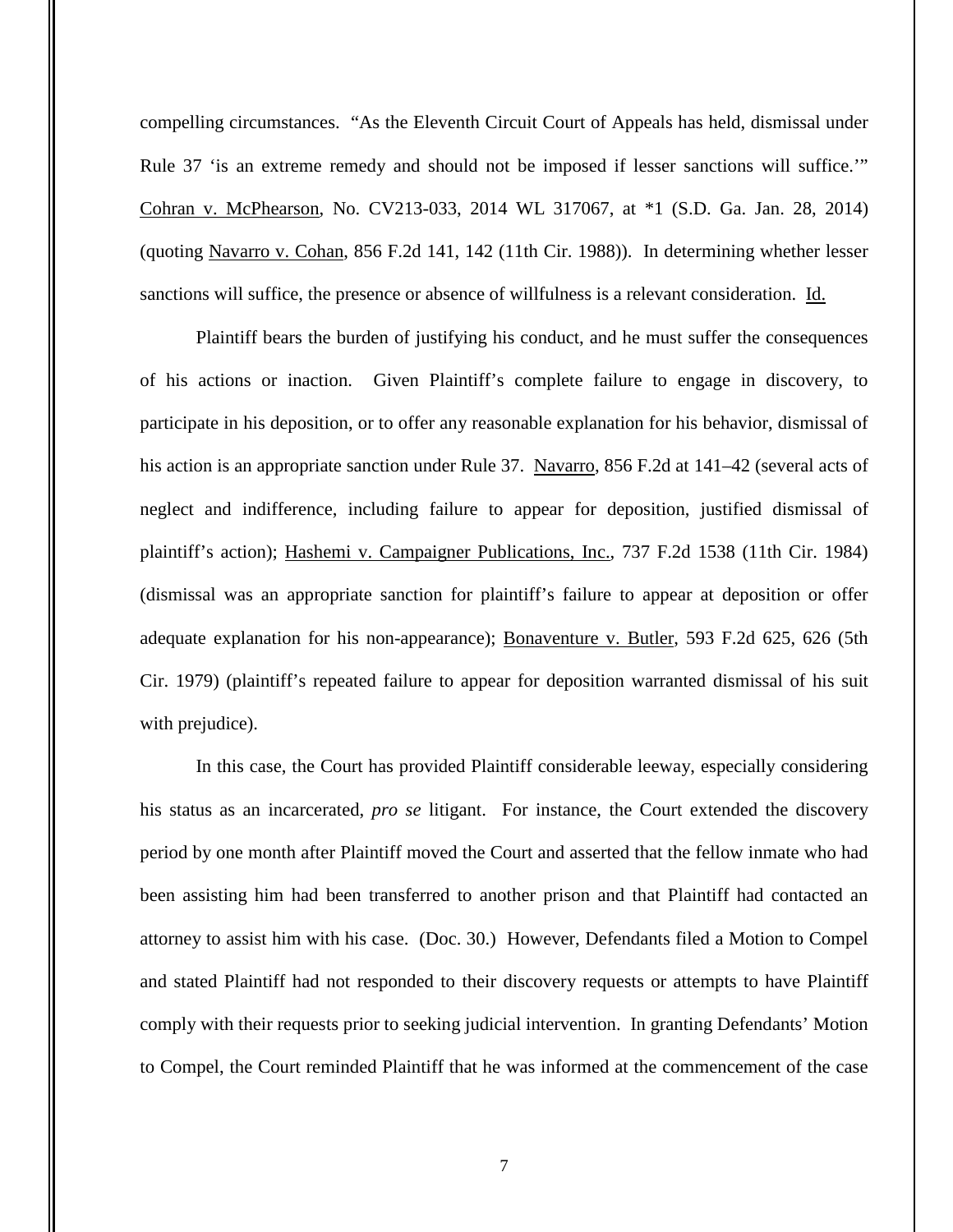that, "'[i]t is Plaintiff's duty to cooperate fully in any discovery which may be initiated by Defendants.'" (Doc. 35, p. 4 (citing Doc. 11, p. 15).) The Court noted Plaintiff failed to do what was required of him by the Federal Rules of Civil Procedure, this Court's Local Rules, and the Orders of this Court. In fact, Plaintiff even failed to respond to Defendants' Motion to Compel. (Id.)

By this same Order, the Court imposed costs against Plaintiff in the amount of \$202.18 based on his failure to participate in his properly-noticed deposition. The Court recounted that Plaintiff had informed Defendants' counsel, on the morning counsel appeared at FCI Jesup to depose Plaintiff with a court reporter, that Plaintiff had retained an attorney, who advised him not to answer any of Defendants' questions. (Id. at p. 5.) When Defendants' counsel was able to contact this attorney, she said that, although Plaintiff had contacted her, she was not representing Plaintiff and had no intention of doing so. (Id. at p. 6.) The Court noted Plaintiff was given the opportunity to be heard on the matter and failed to respond to Defendants' Motion. The Court reminded Plaintiff that, "'[u]pon no less than five (5) days' notice of the scheduled deposition date, the Plaintiff shall appear and permit his deposition to be taken and shall answer, under oath or solemn affirmation, any question which seeks information relevant to the subject matter of the pending action. Failing to answer questions at the deposition or giving evasive or incomplete responses to questions will not be tolerated and may subject Plaintiff to severe sanctions, including dismissal of this case." ( $\underline{Id}$ , at p. 5 (quoting Doc. 11, p. 15).) Further, the Court warned Plaintiff that, if he did not provide responses to Defendants' counsel's discovery requests within ten days of the August 12, 2016, Order, his failure to do so would result in the dismissal of his cause of action as a sanction. (Id. at p. 2.)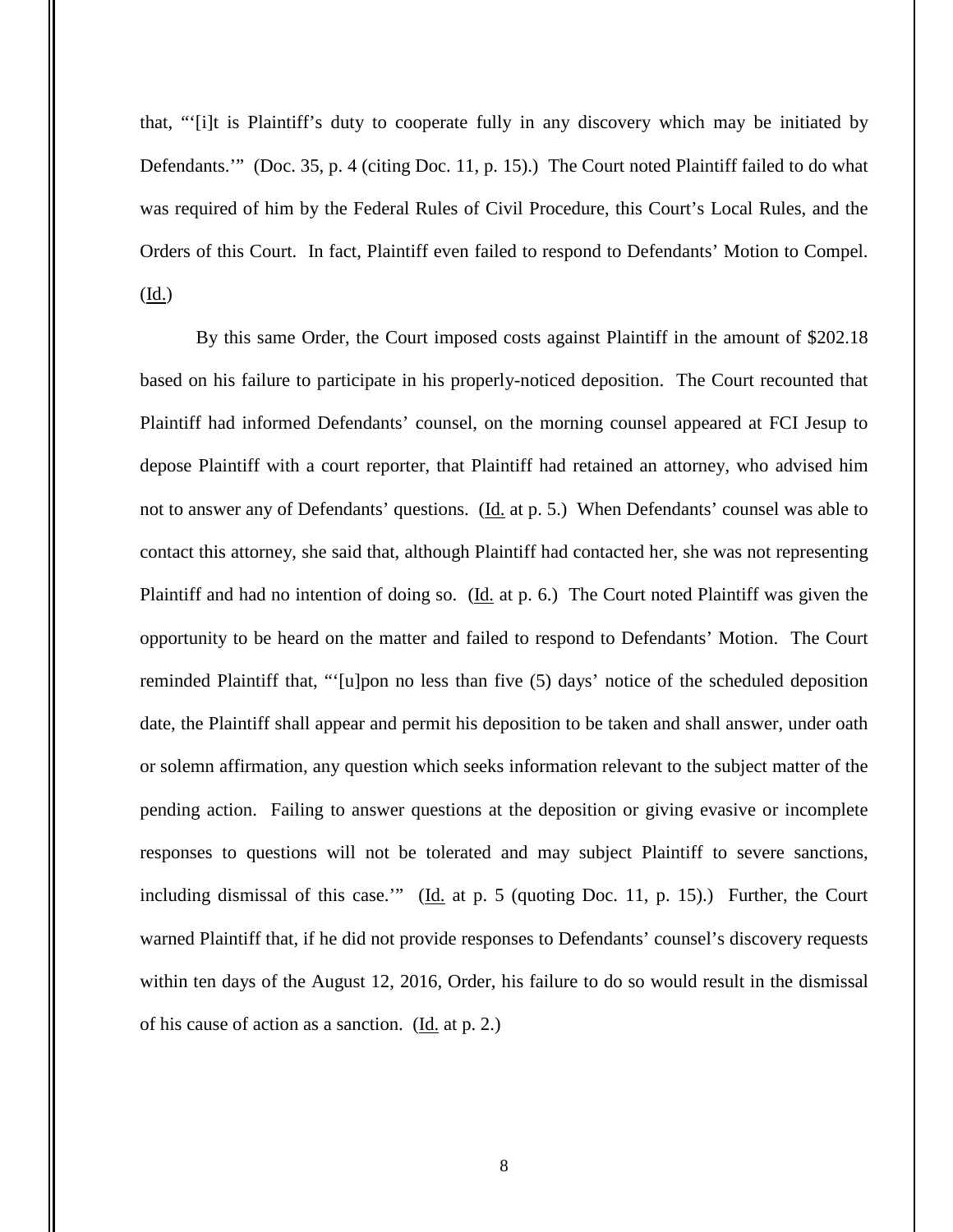Despite having been advised on more than one occasion of his obligations to participate in discovery—whether responding to Defendants' written requests or participating in the properly-notice deposition—Plaintiff still has not participated in discovery, as required under the relevant Rules and the Court's Orders. Additionally, and as Defendants note in their Motion to Dismiss, Plaintiff: 1) violated Federal Rules 33, 34, and 36 by not responding to discovery requests within thirty days; 2) violated Federal Rule 30 and two of this Court's Orders when he did not participate in his deposition; 3) did not comply with the Court's August 12, 2016, Order directing him to serve discovery responses within ten days of that Order or face dismissal of his cause of action; and 4) has not tendered payment of the monetary sanction this Court imposed in its August 12, 2016, Order. (Doc. 39, p. 3.)

Plaintiff acknowledges that he has not complied with discovery requests, yet contends he has not been willful or recalcitrant with his failure. (Doc. 42, p. 2.) Plaintiff then tries to justify his non-compliance by reiterating the same reasons this Court has found dubious on previous occasions, such as his limited formal education, his lack of legal training, the transfer of the inmate who had been helping him with this litigation, the inability to retain an attorney, and his loss of vision. (Id. at pp. 2–3.) Plaintiff overlooks the fact that this Court has already entertained these excuses and, after having previously provided him relief, either looked at these excuses cautiously or rejected these excuses as illegitimate. (Doc. 35, pp. 6–7; Doc. 43.)

Plaintiff's course of conduct has established his unwillingness to participate in these proceedings. Plaintiff has been warned on several occasions that his failure to act in accordance with applicable Rules and the Orders of this Court would result in the dismissal of his cause of action. Rather than heeding those warnings and acting in conformity therewith, Plaintiff has chosen to ignore his obligations. This Court's warnings, coupled with Plaintiff's failure to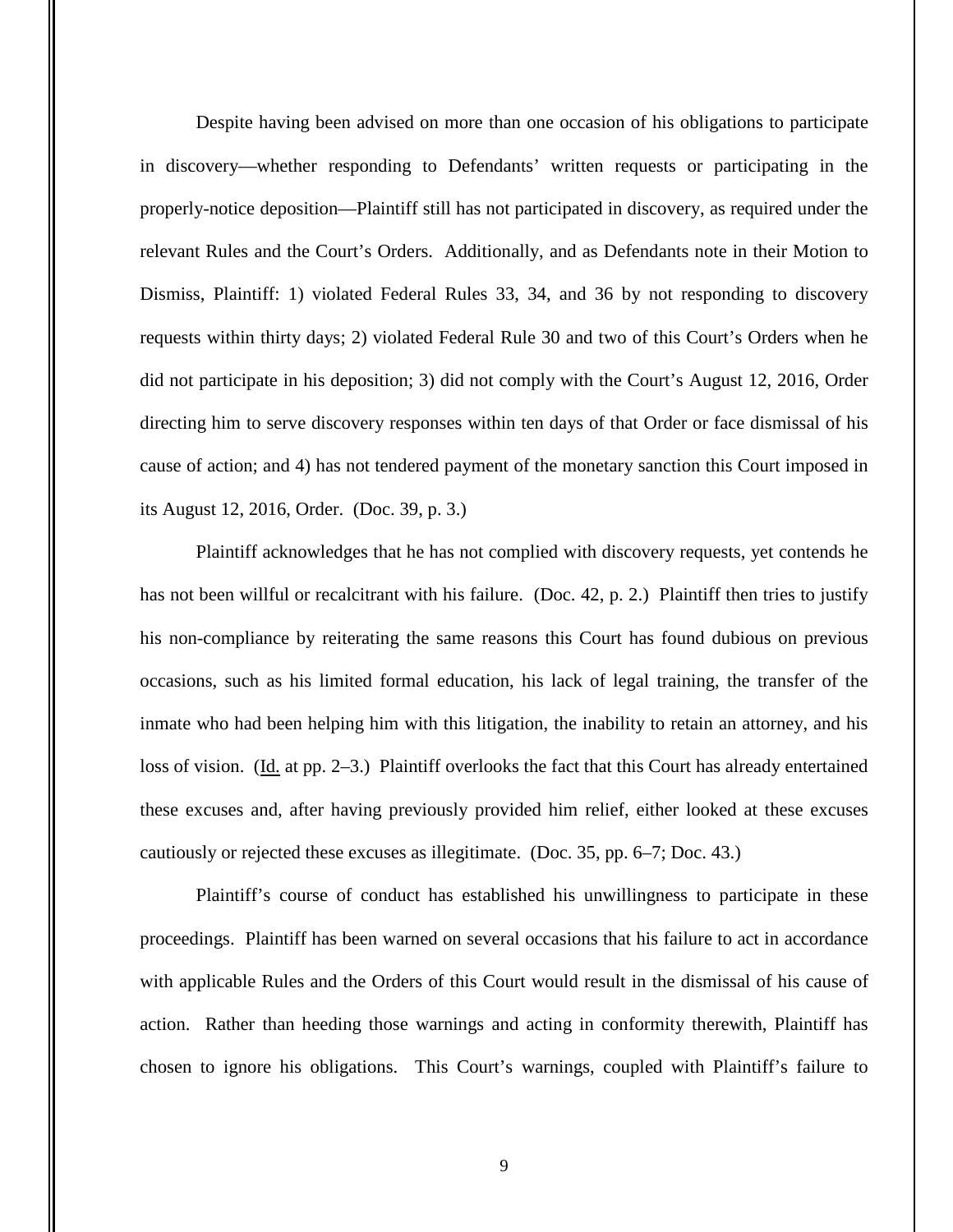comply, must result in the dismissal of his cause of action as an appropriate sanction. See Nelson v. United States, 2017 WL 293194 (S.D. Ind. Jan. 23, 2017) (dismissing a *pro se* inmate's cause of action, in accordance with Rule 41(b) and Seventh Circuit Court of Appeals' precedent that, after consideration of certain factors, "a court may dismiss a suit [when] the plaintiff has willfully refused to comply with discovery orders and the plaintiff has been warned that noncompliance may lead to dismissal.") (citation omitted). Additionally, the Court has already imposed sanctions upon Plaintiff based on his failure to comply with the Federal Rules of Civil Procedure and this Court's Orders, and these sanctions seem to have had no impact upon Plaintiff. See Navarro, 856 F.2d at 142.

Thus, I **RECOMMEND** the Court **GRANT** Defendants' Motion to Dismiss, **DISMISS**  Plaintiff's Complaint, (doc. 1), **without prejudice** for failure to prosecute, for failure to follow this Court's Orders, and as a discovery sanction, **DISMISS as moot** Defendants' Motion for Summary Judgment, and **DIRECT** the Clerk of Court to **CLOSE** this case. The Court **DISMISSES as moot** Plaintiff's Motion for Order to Require Defendants to provide him with Copies of Laws.

### **II. Leave to Appeal** *in Forma Pauperis*

The Court should also deny Plaintiff leave to appeal *in forma pauperis*. Though Plaintiff has, of course, not yet filed a notice of appeal, it would be appropriate to address that issue in the Court's order of dismissal. See Fed. R. App. P.  $24(a)(3)$  (trial court may certify that appeal is not take in good faith "before or after the notice of appeal is filed").

An appeal cannot be taken *in forma pauperis* if the trial court certifies, either before or after the notice of appeal is filed, that the appeal is not taken in good faith. 28 U.S.C.  $§$  1915(a)(3); Fed. R. App. P. 24(a)(3). Good faith in this context must be judged by an objective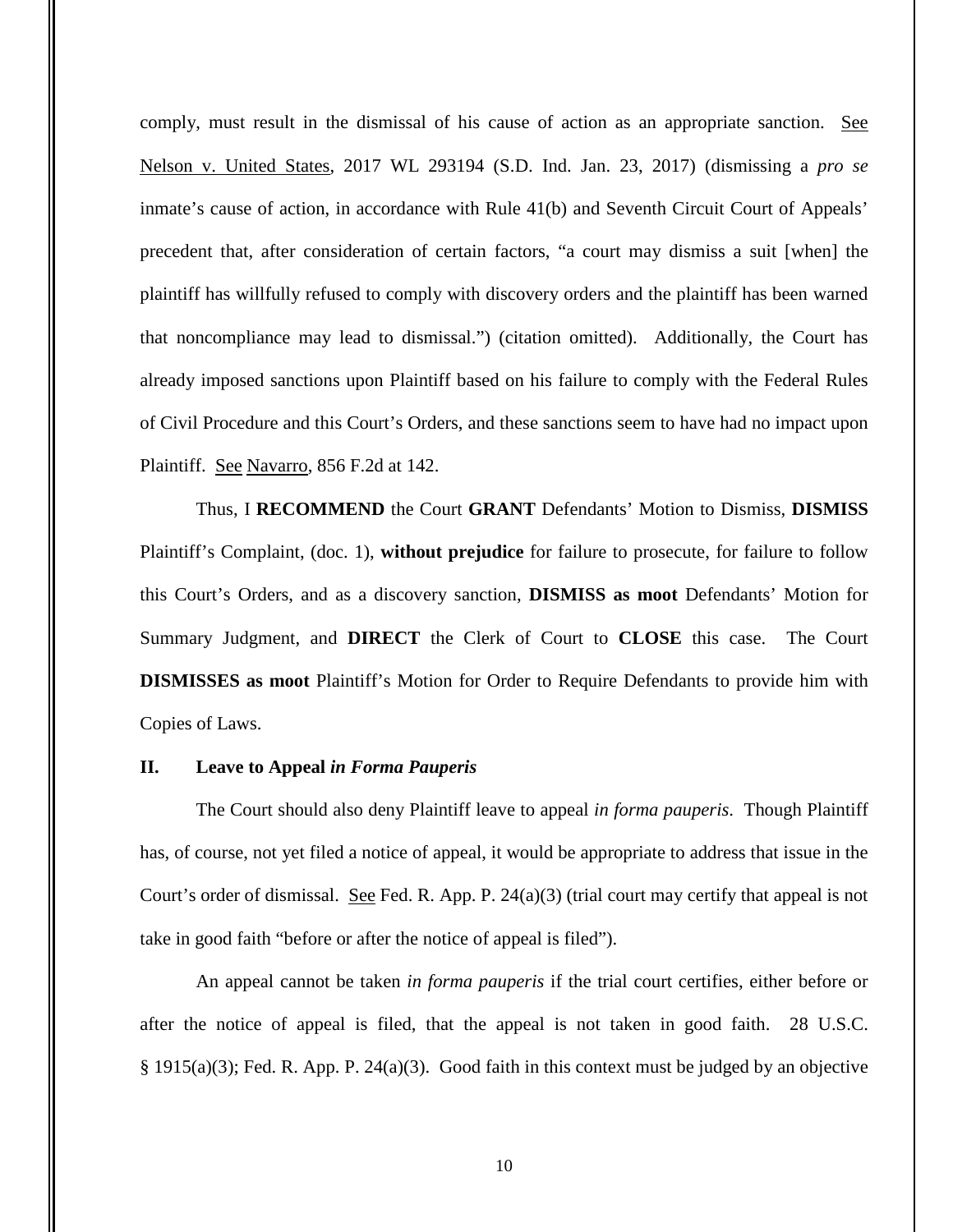standard. Busch v. Cty. of Volusia, 189 F.R.D. 687, 691 (M.D. Fla. 1999). A party does not proceed in good faith when he seeks to advance a frivolous claim or argument. See Coppedge v. United States, 369 U.S. 438, 445 (1962). A claim or argument is frivolous when it appears the factual allegations are clearly baseless or the legal theories are indisputably meritless. Neitzke v. Williams, 490 U.S. 319, 327 (1989); Carroll v. Gross, 984 F.2d 392, 393 (11th Cir. 1993). Or, stated another way, an *in forma pauperis* action is frivolous and, thus, not brought in good faith, if it is "without arguable merit either in law or fact." Napier v. Preslicka, 314 F.3d 528, 531 (11th Cir. 2002); see also Brown v. United States, Nos. 407CV085, 403CR001, 2009 WL 307872, at \*1–2 (S.D. Ga. Feb. 9, 2009).

Based on the above analysis of Plaintiff's failure to follow this Court's directives and failure to prosecute, there are no non-frivolous issues to raise on appeal, and an appeal would not be taken in good faith. Thus, the Court should **DENY** Plaintiff *in forma pauperis* status on appeal.

#### **CONCLUSION**

For the above-stated reasons, I **RECOMMEND** the Court **GRANT** Defendants' Motion to Dismiss, (doc. 39), **DISMISS without prejudice** Plaintiff's Complaint, and **DIRECT** the Clerk of Court to enter the appropriate judgment of dismissal and **CLOSE** this case. I further **RECOMMEND** the Court **DISMISS as moot** Defendant's pending Motion for Summary Judgment and **DENY** Plaintiff leave to appeal *in forma pauperis*. The Court **DISMISSES as moot** Plaintiff's Motion for Order to Require Defendants to provide him with Copies of Laws. (Doc. 52.)

The Court **ORDERS** any party seeking to object to this Report and Recommendation to file specific written objections within **fourteen (14) days** of the date on which this Report and